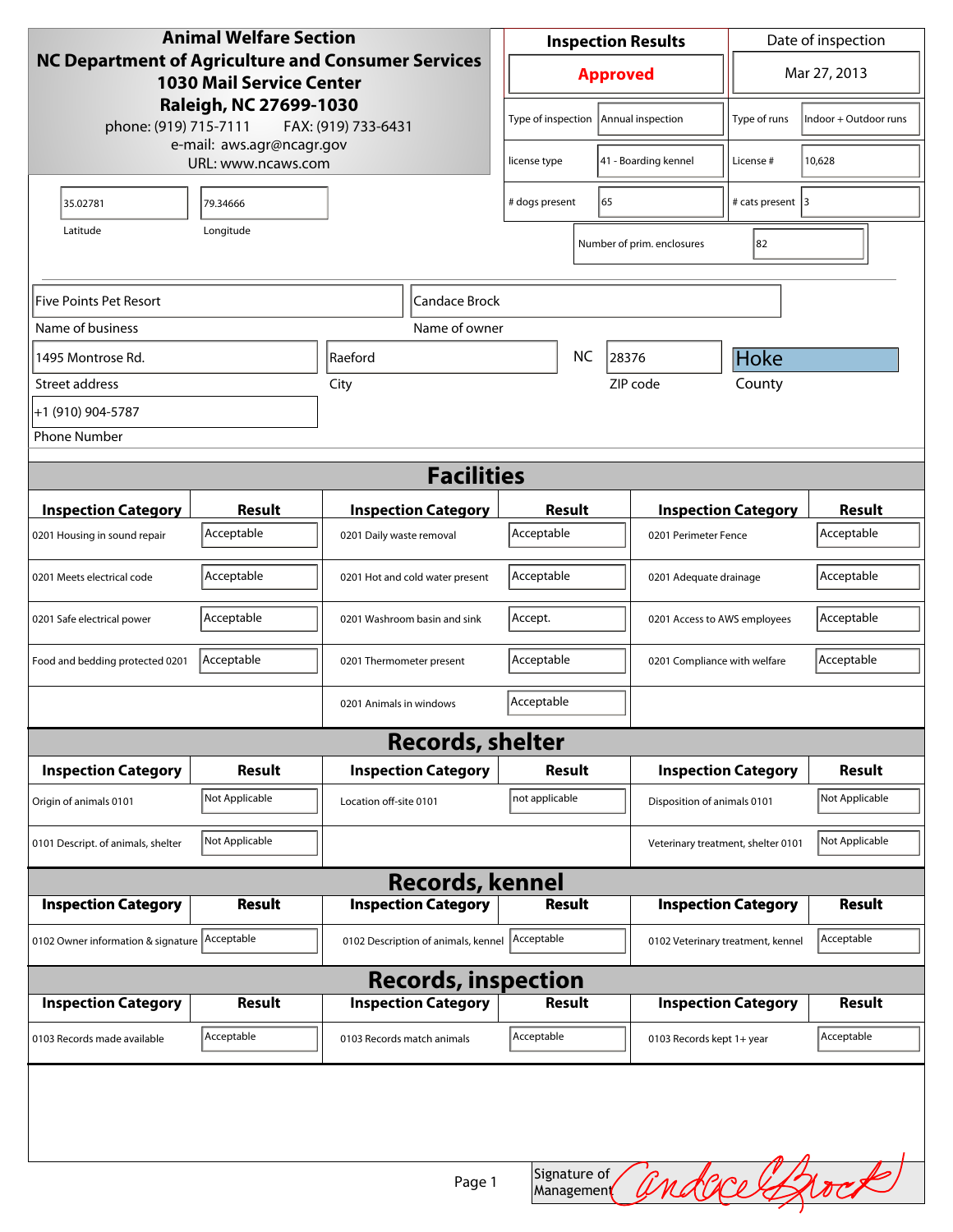| <b>Animal Welfare Section, NCDA&amp;CS</b>                  |                              |                                    | Date of inspection<br><b>Inspection Results</b> |                                    |  |                |  |  |
|-------------------------------------------------------------|------------------------------|------------------------------------|-------------------------------------------------|------------------------------------|--|----------------|--|--|
|                                                             | Inspection Report, continued |                                    | <b>Approved</b>                                 |                                    |  | Mar 27, 2013   |  |  |
| <b>Five Points Pet Resort</b>                               |                              | <b>Candace Brock</b>               | Raeford                                         |                                    |  | <b>NC</b>      |  |  |
| <b>Indoor facilities</b>                                    |                              |                                    |                                                 |                                    |  |                |  |  |
| <b>Inspection Category</b>                                  | Result                       | <b>Inspection Category</b>         | Result                                          | <b>Inspection Category</b>         |  | Result         |  |  |
| 0202 Ambient temperature, indoor                            | Acceptable                   | 0202 Ventilation, indoor           | Acceptable                                      | 0202 Lighting, indoor              |  | Acceptable     |  |  |
| 0202 Imperv./Sanitary surf., indoor                         | Acceptable                   | 0202 Drainage, indoor              | Acceptable                                      |                                    |  |                |  |  |
| <b>Outdoor facilities</b>                                   |                              |                                    |                                                 |                                    |  |                |  |  |
| <b>Inspection Category</b>                                  | Result                       | <b>Inspection Category</b>         | Result                                          | <b>Inspection Category</b>         |  | Result         |  |  |
| 0203 Impervious surfaces, outdoor                           | Acceptable                   | 0203 Housing, 1 per animal         | Not Applicable                                  | 0203 Protection from elements      |  | Not Applicable |  |  |
| 0203 Owner advised, outdoor                                 | Acceptable                   | 0203 Drainage, outdoor             | Acceptable                                      |                                    |  |                |  |  |
| <b>Primary enclosures</b>                                   |                              |                                    |                                                 |                                    |  |                |  |  |
| <b>Inspection Category</b>                                  | Result                       | <b>Inspection Category</b>         | Result                                          | <b>Inspection Category</b>         |  | Result         |  |  |
| 0204 Drainage prev. cross contam.                           | Acceptable                   | 0204 Fence height >= 5 feet        | Acceptable                                      | 0204 1:10 ratio, person: human     |  | Not Applicable |  |  |
| 0204 Surf. impervious to moisture                           | Acceptable                   | 0204 Enclosure is escape proof     | Acceptable                                      | 0204 Cats, $>=$ 4 sq. ft. / adult  |  | Acceptable     |  |  |
| 0204 Prevent contact with wood                              | Acceptable                   | 0204 Solid resting surface         | Acceptable                                      | 0204 Cats, $<= 12$ / enclosure     |  | Not Applicable |  |  |
| 0204 Enclosures in sound repair                             | Acceptable                   | 0204 Cats, raised resting surface  | Acceptable                                      | 0204 Cats, 1 litter pan / 3 adults |  | Acceptable     |  |  |
| 0204 Size of enclosure                                      | Acceptable                   | 0204 Dogs, supervision if > 4      | Not Applicable                                  |                                    |  |                |  |  |
|                                                             |                              | <b>Feeding</b>                     |                                                 |                                    |  |                |  |  |
| <b>Inspection Category</b>                                  | <b>Result</b>                | <b>Inspection Category</b>         | <b>Result</b>                                   | <b>Inspection Category</b>         |  | <b>Result</b>  |  |  |
| 0205 Feeding, 1x / day, adult                               | Acceptable                   | 0205 Feeding, 1 bowl / adult       | Acceptable                                      | 0205 Feeding, commercial food      |  | Acceptable     |  |  |
| 0205 Feeding, bowl in good repair                           | Acceptable                   | 0205 Feeding, quality food         | Not Applicable                                  | 0205 Feeding, bowl is protected    |  | Acceptable     |  |  |
| 0205 Feeding, 2x / day, young                               | Acceptable                   |                                    |                                                 |                                    |  |                |  |  |
| <b>Watering</b>                                             |                              |                                    |                                                 |                                    |  |                |  |  |
| <b>Inspection Category</b>                                  | <b>Result</b>                | <b>Inspection Category</b>         | <b>Result</b>                                   |                                    |  |                |  |  |
| 0206 Watering, continuous access                            | Acceptable                   | 0206 Watering, bowl in good repair | Acceptable                                      |                                    |  |                |  |  |
| <b>Sanitation/Employees/Classification &amp; Separation</b> |                              |                                    |                                                 |                                    |  |                |  |  |
| <b>Inspection Category</b>                                  | <b>Result</b>                | <b>Inspection Category</b>         | <b>Result</b>                                   | <b>Inspection Category</b>         |  | <b>Result</b>  |  |  |
| 0207 Waste removal 2x / day                                 | Acceptable                   | 0207 Grounds overgrown             | Acceptable                                      | 0207 Young given social interact.  |  | Acceptable     |  |  |
| 0207 Animals removed while clean                            | Acceptable                   | 0207 Pest Control                  | Not Applicable                                  | 0207 Species separated             |  | Acceptable     |  |  |
|                                                             |                              |                                    |                                                 |                                    |  |                |  |  |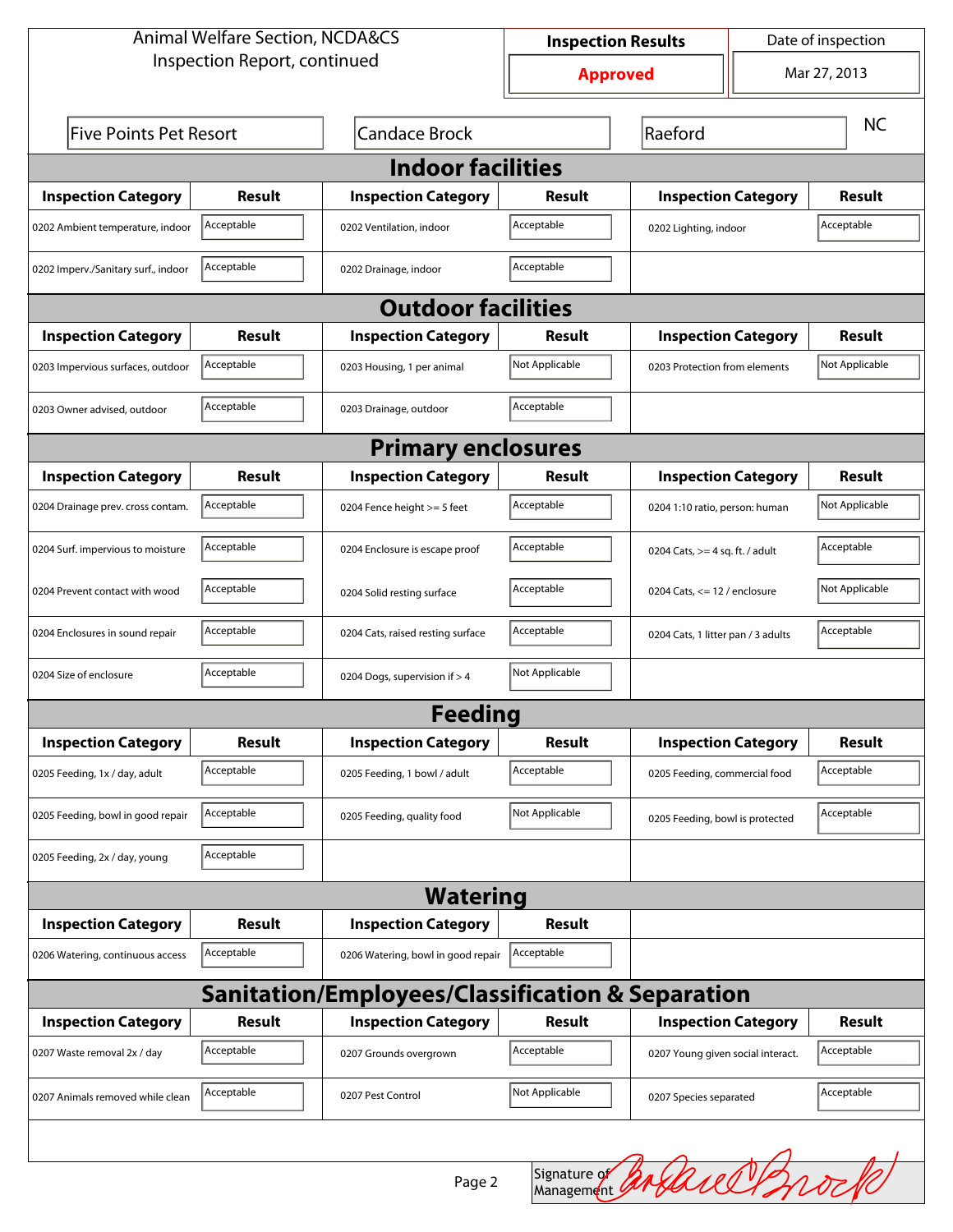| <b>Animal Welfare Section, NCDA&amp;CS</b>                                                                                                                                                                    |                                                                                                                                  | Date of inspection<br><b>Inspection Results</b>                                                                 |                |                                  |  |                |  |
|---------------------------------------------------------------------------------------------------------------------------------------------------------------------------------------------------------------|----------------------------------------------------------------------------------------------------------------------------------|-----------------------------------------------------------------------------------------------------------------|----------------|----------------------------------|--|----------------|--|
| Inspection Report, continued                                                                                                                                                                                  |                                                                                                                                  | <b>Approved</b>                                                                                                 |                | Mar 27, 2013                     |  |                |  |
| <b>Five Points Pet Resort</b>                                                                                                                                                                                 |                                                                                                                                  | <b>Candace Brock</b>                                                                                            | Raeford        |                                  |  | <b>NC</b>      |  |
|                                                                                                                                                                                                               |                                                                                                                                  | Sanitation/Employees/Classification & Separation (continued)                                                    |                |                                  |  |                |  |
| <b>Inspection Category</b>                                                                                                                                                                                    | <b>Result</b>                                                                                                                    | <b>Inspection Category</b>                                                                                      | Result         | <b>Inspection Category</b>       |  | <b>Result</b>  |  |
| 0207 Enclosure sanitized 2x / day                                                                                                                                                                             | Acceptable                                                                                                                       | 0207 Number of employees                                                                                        | Acceptable     | 0207 Isolation area & signage    |  | Acceptable     |  |
| 0207 Method of sanitation                                                                                                                                                                                     | Acceptable                                                                                                                       | 0207 Females in estrus, separated                                                                               | Not Applicable | 0207 Long term care program      |  | Not Applicable |  |
| 0207 Build./grnds., clean & repair                                                                                                                                                                            | Acceptable                                                                                                                       | 0207 Owner perm, commingling                                                                                    | Not Applicable | 0207 Animals confined            |  | Acceptable     |  |
|                                                                                                                                                                                                               |                                                                                                                                  | 0207 Young with dam                                                                                             | Not Applicable |                                  |  |                |  |
|                                                                                                                                                                                                               |                                                                                                                                  | <b>Veterinary Care</b>                                                                                          |                |                                  |  |                |  |
| <b>Inspection Category</b>                                                                                                                                                                                    | Result                                                                                                                           | <b>Inspection Category</b>                                                                                      | <b>Result</b>  | <b>Inspection Category</b>       |  | <b>Result</b>  |  |
| 0210 Program of veterinary care                                                                                                                                                                               | Acceptable                                                                                                                       | 0210 Daily observation of animals                                                                               | Acceptable     | 0210 Rabies vaccination          |  | Not Applicable |  |
| 0210 Veterinary care when needed                                                                                                                                                                              | Acceptable                                                                                                                       |                                                                                                                 |                |                                  |  |                |  |
| <b>Vehicles</b>                                                                                                                                                                                               |                                                                                                                                  |                                                                                                                 |                |                                  |  |                |  |
| 0301 Vehicles mechanically sound                                                                                                                                                                              | Not Applicable                                                                                                                   | 0301 Fresh air and ventilation                                                                                  | Not Applicable | 0301 Cargo area clean            |  | Not Applicable |  |
|                                                                                                                                                                                                               | <b>Primary</b>                                                                                                                   | <b>Enclosure Used in Transportation</b>                                                                         |                |                                  |  |                |  |
| <b>Inspection Category</b>                                                                                                                                                                                    | <b>Result</b>                                                                                                                    | <b>Inspection Category</b>                                                                                      | Result         | <b>Inspection Category</b>       |  | <b>Result</b>  |  |
| 0302 Construction of enclosure                                                                                                                                                                                | Not Applicable                                                                                                                   | 0302 Age and species separated                                                                                  | Not Applicable | 0302 Size of transport enclosure |  | Not Applicable |  |
| 0302 Enclosure clean & sanitized                                                                                                                                                                              | Not Applicable                                                                                                                   |                                                                                                                 |                |                                  |  |                |  |
|                                                                                                                                                                                                               | <b>Transportation: Food and Water</b>                                                                                            |                                                                                                                 |                | <b>Transportation: Care</b>      |  |                |  |
| <b>Inspection Category</b>                                                                                                                                                                                    | <b>Result</b>                                                                                                                    |                                                                                                                 |                | <b>Inspection Category</b>       |  | <b>Result</b>  |  |
| 0303 Food & water during transport                                                                                                                                                                            | Not Applicable                                                                                                                   |                                                                                                                 |                | 0304 Observation of animals      |  | Not Applicable |  |
|                                                                                                                                                                                                               |                                                                                                                                  | Narrative Explanation, if needed                                                                                |                |                                  |  |                |  |
|                                                                                                                                                                                                               |                                                                                                                                  | Purpose of today's inspection is for the facilities annual inspection. Facility is clean & odor free at time of |                |                                  |  |                |  |
|                                                                                                                                                                                                               |                                                                                                                                  | inspection with ambient temperature within range in all areas today. No signs of disease or illness noted today |                |                                  |  |                |  |
| and all records were to AWA Standards.                                                                                                                                                                        |                                                                                                                                  |                                                                                                                 |                |                                  |  |                |  |
|                                                                                                                                                                                                               |                                                                                                                                  |                                                                                                                 |                |                                  |  |                |  |
|                                                                                                                                                                                                               |                                                                                                                                  |                                                                                                                 |                |                                  |  |                |  |
|                                                                                                                                                                                                               |                                                                                                                                  |                                                                                                                 |                |                                  |  |                |  |
|                                                                                                                                                                                                               |                                                                                                                                  |                                                                                                                 |                |                                  |  |                |  |
| check here if additional pages of narrative are attached<br>Digitally signed by E.Garner<br>Digital signature of inspector E.Garner<br>DN: cn=E.Garner, o=AWS, ou=NCAGR,<br>email=elizabeth.garner@ncagr.gov, |                                                                                                                                  |                                                                                                                 |                |                                  |  |                |  |
|                                                                                                                                                                                                               | (disregard if report has 4 pages)<br>check here if a euthanasia inspection form is attached<br>Date: 2013.03.27 14:15:00 -04'00' |                                                                                                                 |                |                                  |  |                |  |
|                                                                                                                                                                                                               | Signature of<br>EXECUTE C<br>Page 3<br>Management                                                                                |                                                                                                                 |                |                                  |  |                |  |